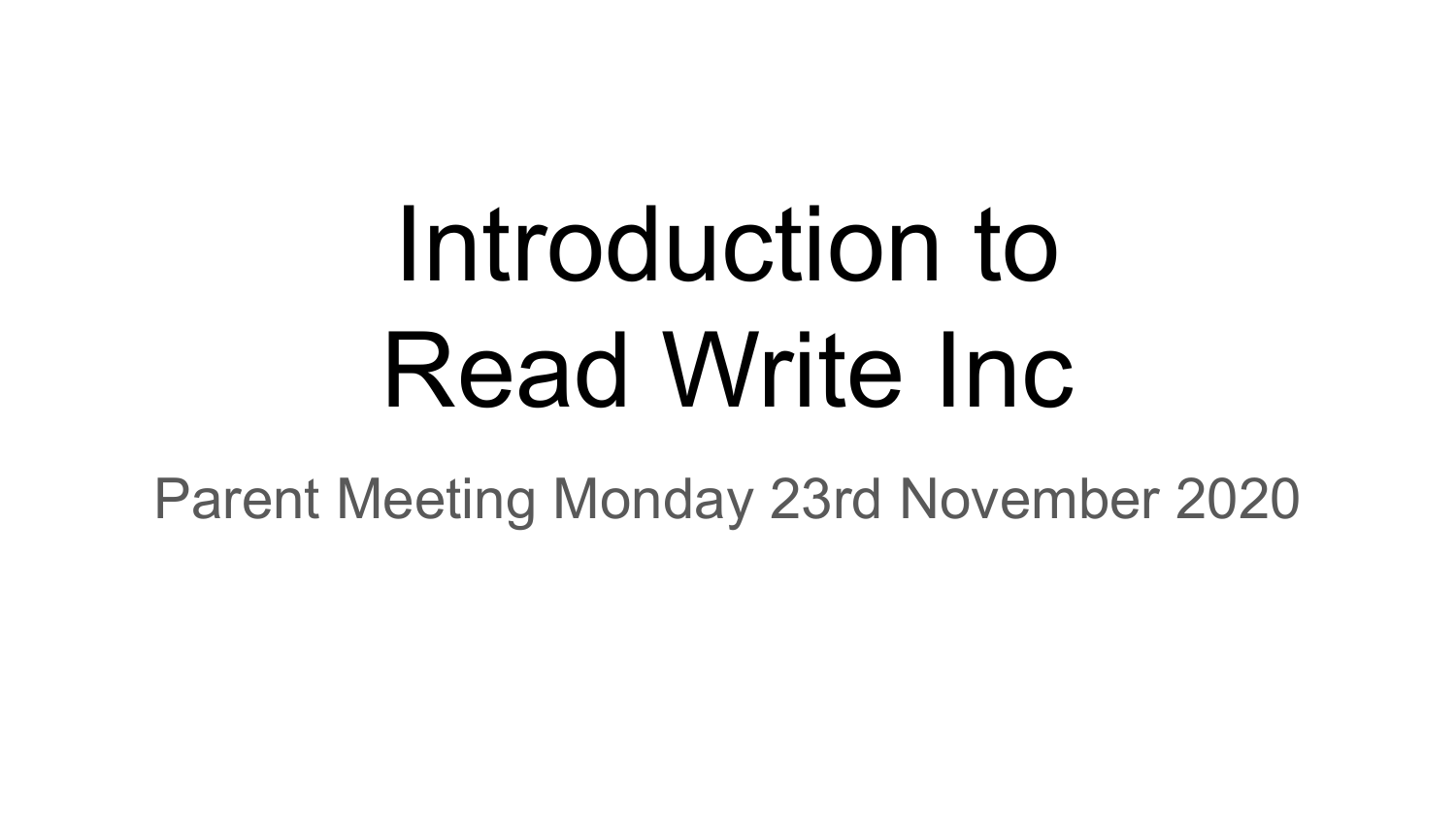### What is Phonics?

Phonics is a method we use to teach young children to read and write.

By the end of Reception, the majority of children in the class should be able to:

- Read aloud simple sentences and books that are consistent with their phonic knowledge, including some common exception words. (eg. the, I, to, go, said, me)
- Write recognisable letters, most of which are consistently formed
- Write simple phrases and sentences that can be read by others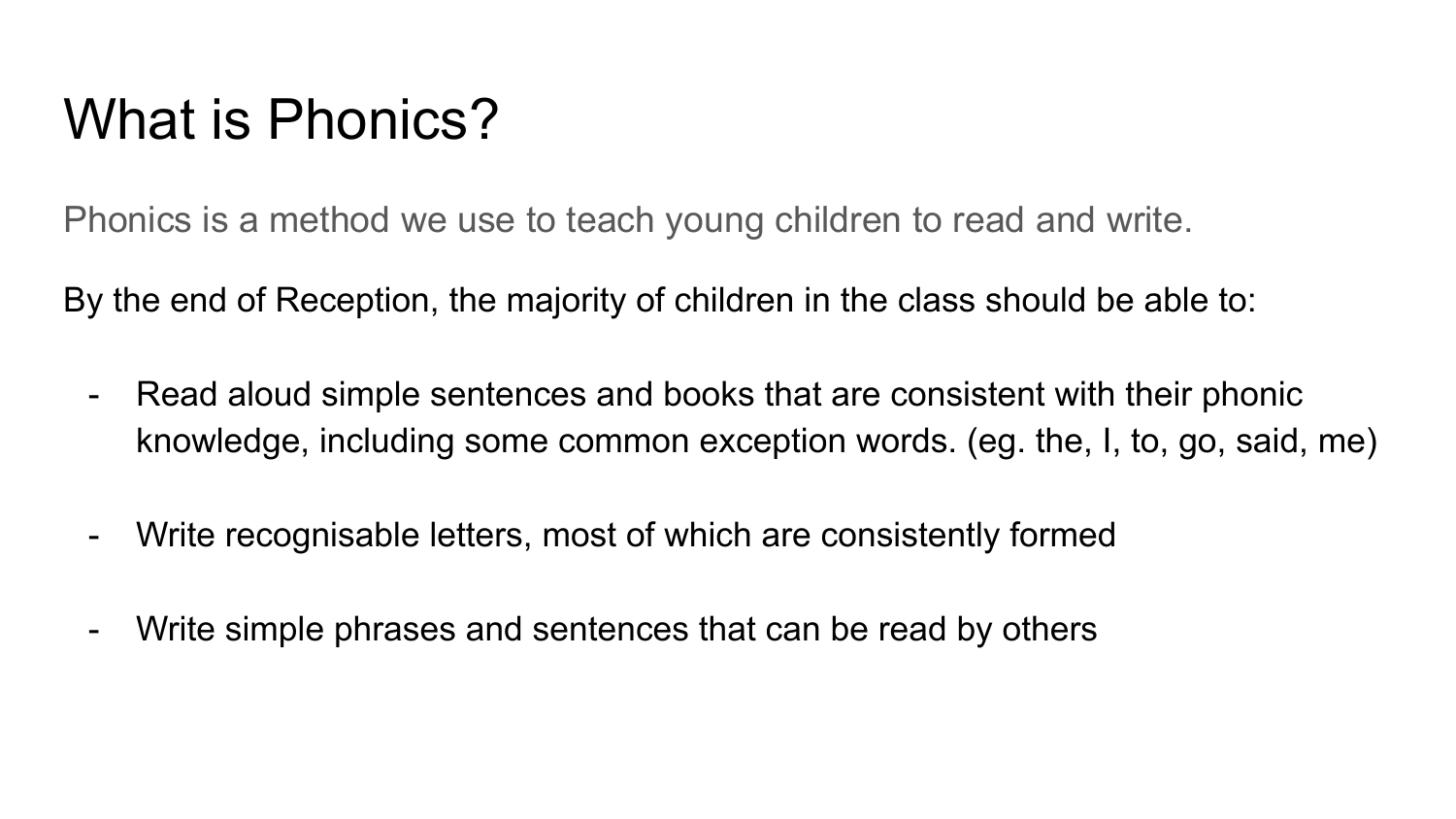### How do we teach it at Priory?

We use a phonics system called Read Write Inc.

We use pictures that look like the letters

Fred Talk

Books match to the phonics stage





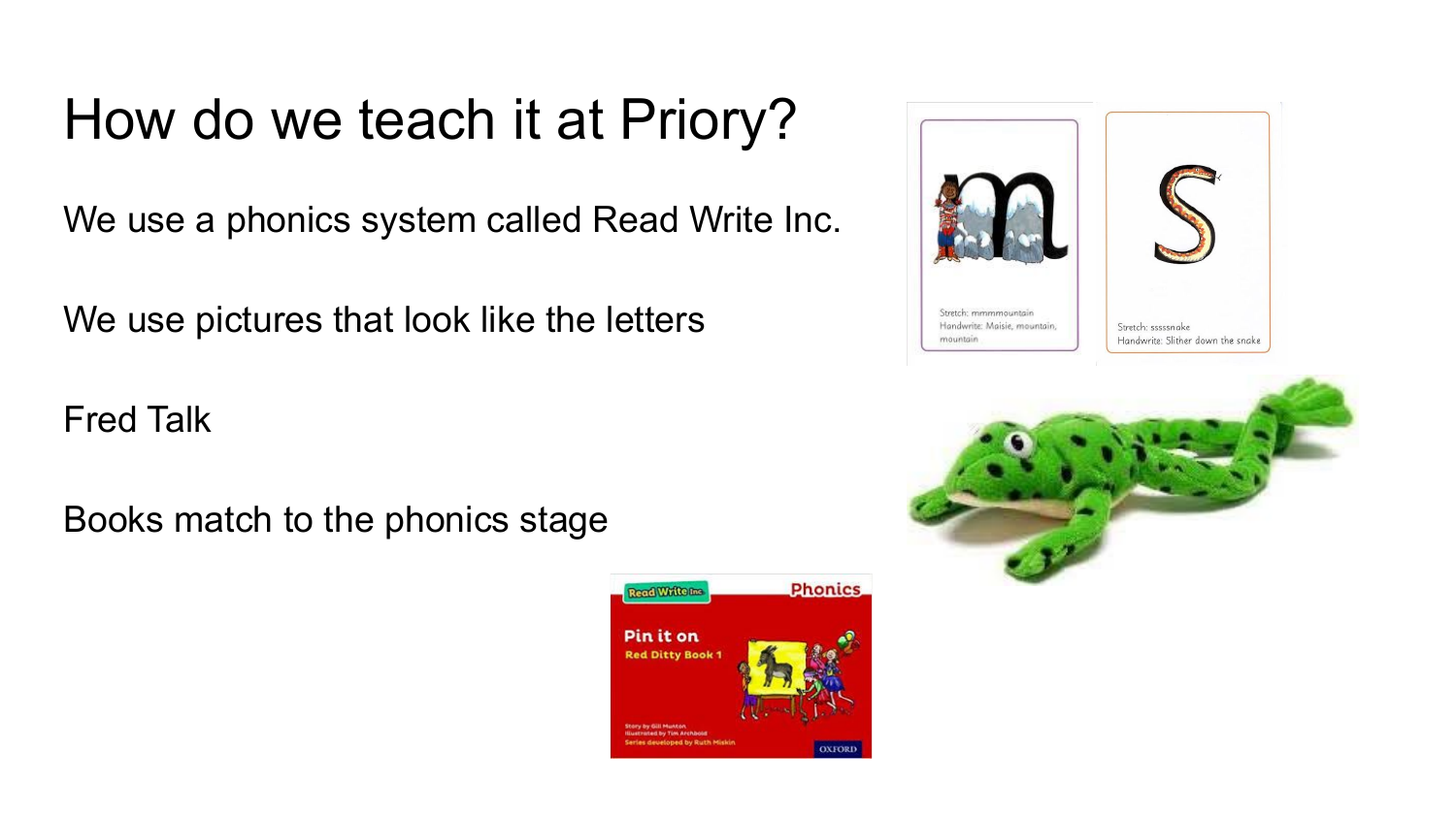## What is a daily Speed Sound lesson like?

Introduce the new sound

Learn how to write it

Children write the letter

Children blend words with that sound in them.

Wordtime - make words with magnetic letters or read green cards

[https://www.oxfordowl.co.uk/for-home/reading-owl/find-a-book/read-write-inc-phoni](https://www.oxfordowl.co.uk/for-home/reading-owl/find-a-book/read-write-inc-phonics--1/phonics-pure-sounds-video) [cs--1/phonics-pure-sounds-video](https://www.oxfordowl.co.uk/for-home/reading-owl/find-a-book/read-write-inc-phonics--1/phonics-pure-sounds-video)

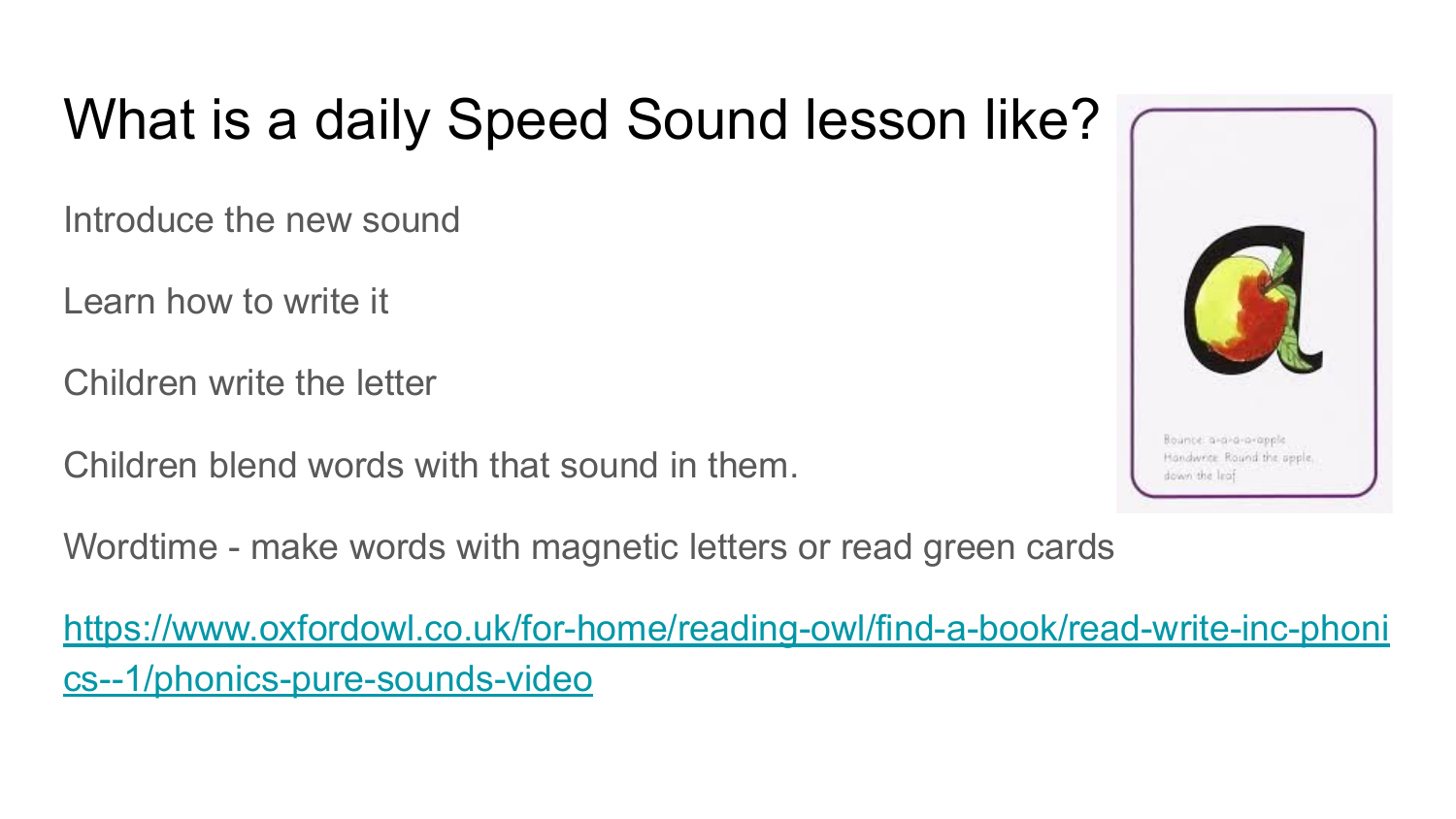## When will your child get a reading book?

Knows majority of Speed Sounds Set 1 and learning Set 2

Is able to Fred Talk

Will read book at school and take it home

School reading book and another book to read at home with you

They should be able to read school reading book

Keep in book bag every day ready to change at school when finished book in school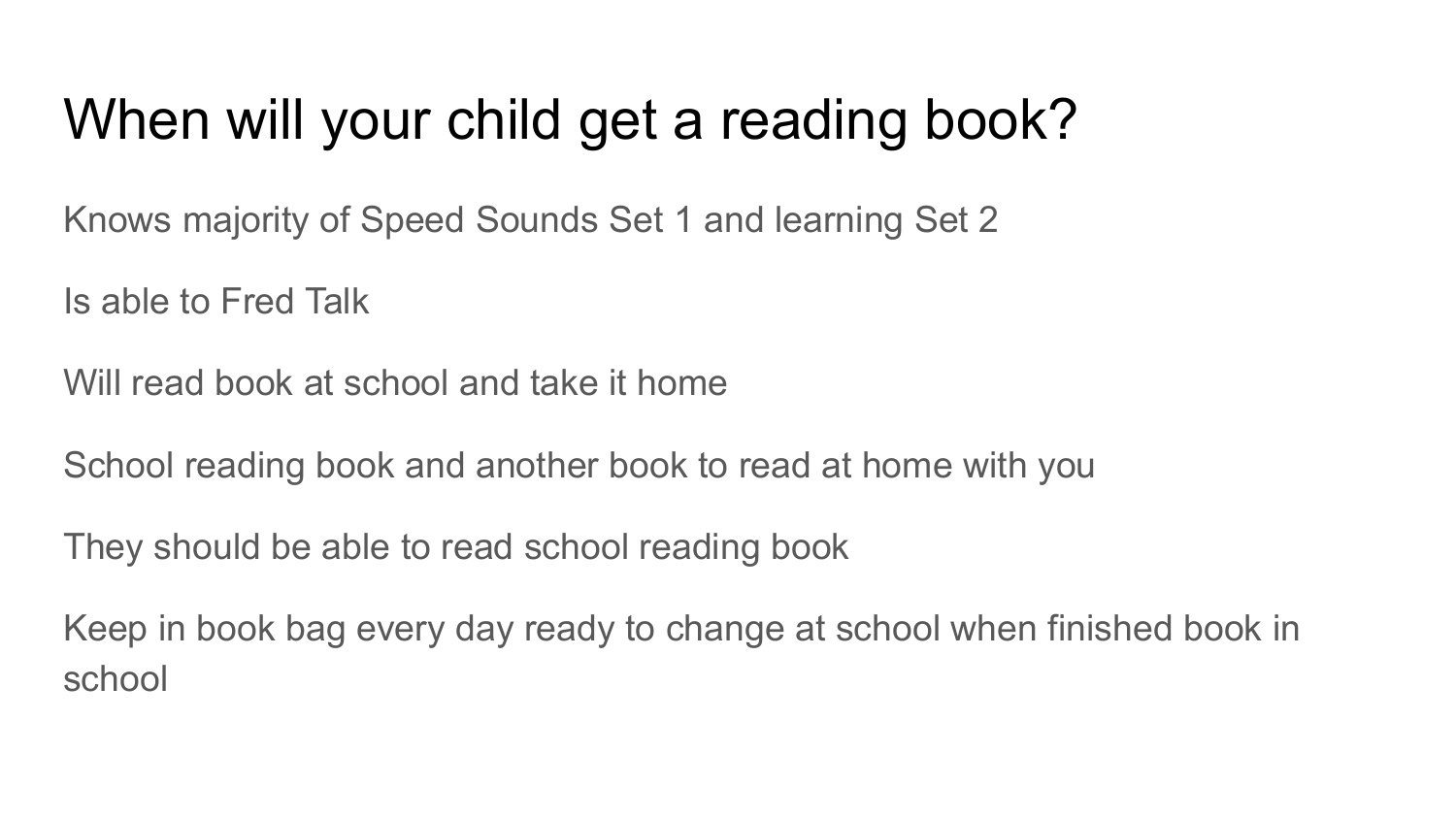# How can you help your child at home?

**Reading:** 

Enjoy stories together so your child develops a love of reading.

If they have reading books, read with them 3 times a week.

If your child hasn't got a reading book you can encourage them to tell you the Speed Sounds they know and help them with the ones they don't know

Play Fred games to help them to Fred Talk and blend and read simple words (I will put examples of games on Google Classroom).

### **Writing:**

Write in front of your child so they understand what writing is for - e.g. writing a list, a card

If your child is writing letters at home, encourage them to write them correctly

Encourage them to hold a pencil correctly

Encourage them to write their name







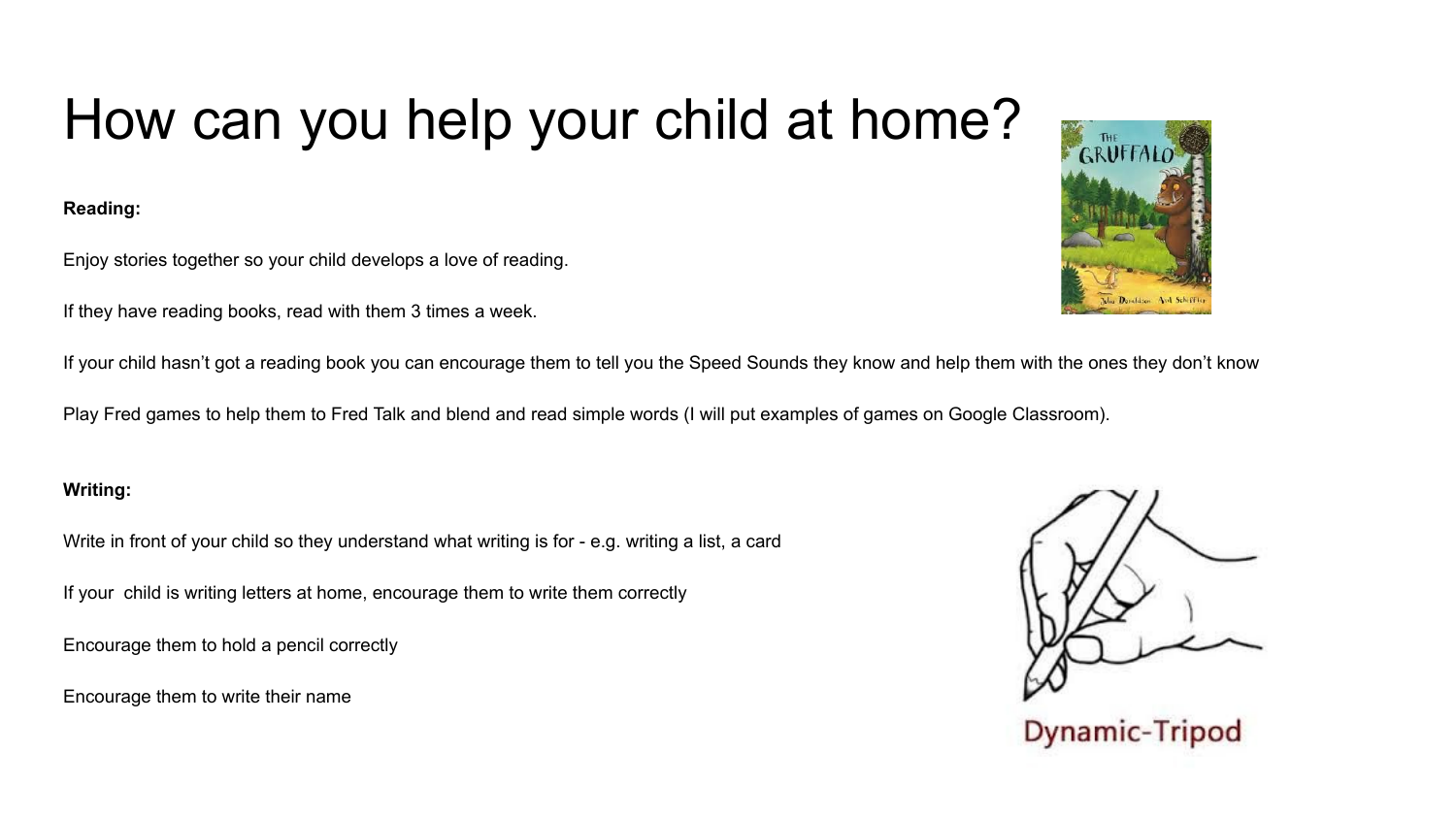### Further information for parents

[Youtube - Parent video: What is Read Write Inc Phonics](https://www.youtube.com/watch?v=sjlPILhk7bQ)

[Youtube - Parent video: How to say the the sounds - Ruth Miskin Training](https://www.youtube.com/watch?v=TkXcabDUg7Q&t=16s)

[Youtube - Introduction to the Daily Phonics lesson - Film for Parents and](https://www.youtube.com/watch?v=lFyDwUKSw7Y) [Carers](https://www.youtube.com/watch?v=lFyDwUKSw7Y)

Parent resources:

Copy of the Speed Sounds Set 1

Copy of correct letter formation and the rhymes that go with them Copy of the Fred Talk games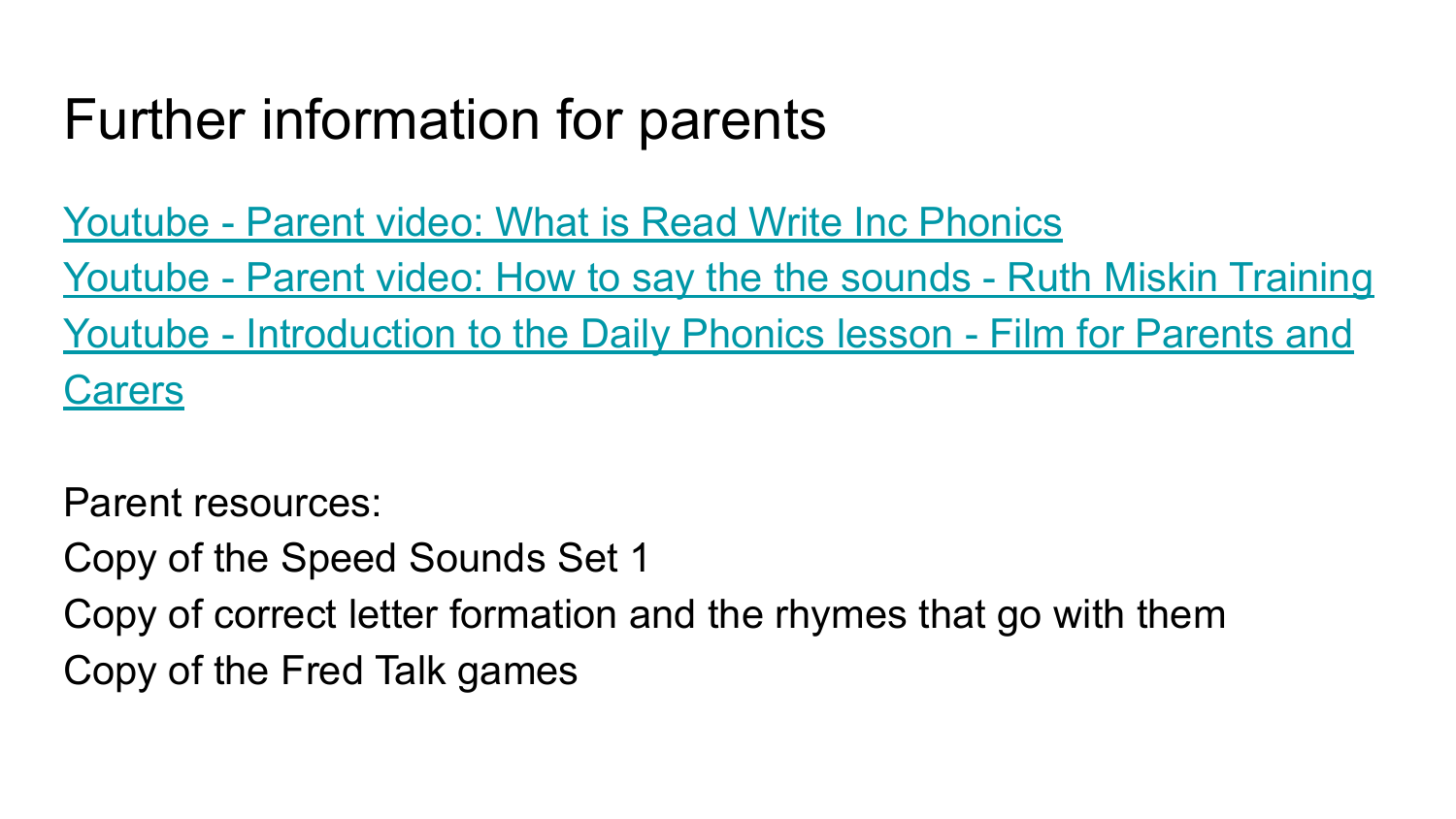



#### **Fred Talk Games**

Fred can only speak in sounds. He says m-a-t. He helps children sound out words for reading and spelling.

Fred Talk games are a fun way of using Fred Talk throughout the day to teach children to orally blend.

All Fred Talk games need to follow these steps:

- 1. Say the word in sounds. Ask children to repeat.
- 2. Say the word in sounds and then the whole word. Ask children to repeat.

Remember to Fred Talk single syllabic words at the end of the sentence.

Here are some example Fred Talk games:

#### **Body parts**

- Fred instructs children to touch their nose, hands on your head etc.
- 1. Say 'Fred wants you to put your hands on your h-ea-d'.
- 2. Ask children to say 'h-ea-d'. Pause to see if they can blend and put their hands on their head.
- 3. Say 'h-ea-d, head', Ask children to repeat.

#### **Animals**

Fred names an animal and the children make the noise of that animal.

- 1. Say 'Fred wants you to make the noise of a h-or-se'.
- 2. Ask children to say 'h-or-se'. Pause to see if they can blend and make the noise of a horse.
- 3. Say 'h-or-se, horse'. Ask children to repeat.

#### **Fingers**

Fred says a number and asks the children to show him that number of fingers.

- 1. Say 'Fred wants you to show him th-r-ee'.
- 2. Ask children to say 'th-r-ee'. Pause to see if they can blend and hold up three fingers.
- 3. Say 'th-r-ee, three'. Ask children to repeat.

#### **Actions**

This game is ideal for outdoor learning or P.E. lessons. Fred instructs the children to clap, jump, dance etc.

- 1. Say 'Fred wants you to h-o-p'.
- 2. Ask children to say 'h-o-p'. Pause to see if they can blend and hop.
- 3. Say 'h-o-p, hop'. Ask children to repeat.

#### Pointing

Fred asks the children to point to various things in the classroom or outdoors.

- Say 'Fred wants you to point to the 'c-l-o-ck'.  $1.$
- 2. Ask children to say 'c-l-o-ck'. Pause to see if they can blend and point to the clock.
- $3.$ Say 'c-I-o-ck, clock'. Ask children to repeat.

We also recommend that you Fred Talk single syllabic words at the end of sentences throughout the day e.g. it is time for I-u-n-ch lunch, come and put on your c-oa-t-s coats.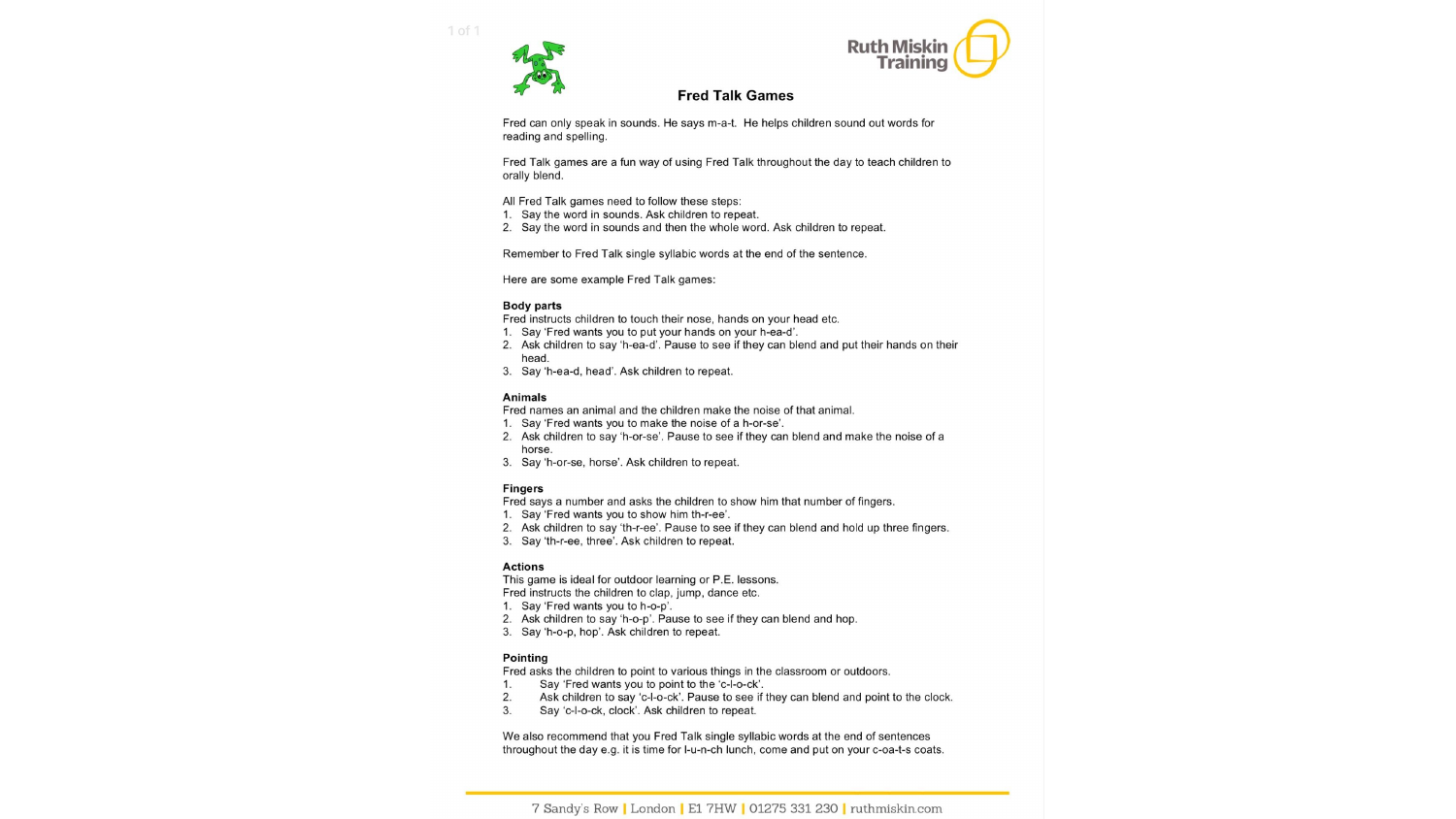

### Speed Sounds Set 1